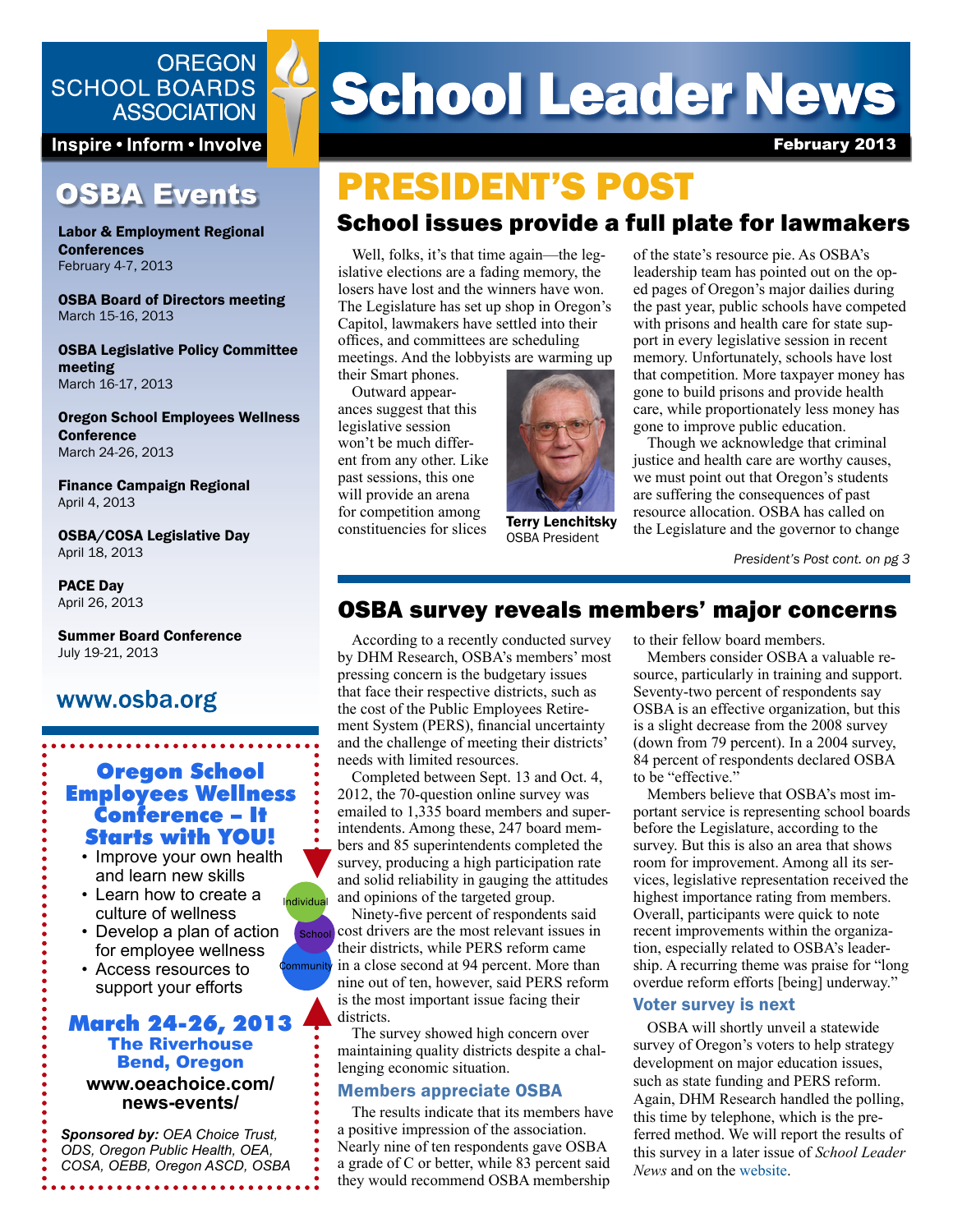## Board members take OSBA's message to Washington

Board members and officers of OSBA recently visited the nation's Capitol to meet with members of Oregon's congressional delegation. In meetings held Jan. 29, board members stressed the following critical points:

- The importance of making Oregon's No Child Left Behind waiver permanent.
- The need for a long-term solution to keep timber payments coming to counties in order to support public schools.
- The devastating impacts on Oregon's schools if Congress does not prevent education cuts slated under "sequestration" provisions.

If the nation plunges over the so-called "fiscal cliff," the OSBA team told congressional representatives, Oregon could lose over \$30 million in federal education dollars. These funds primarily serve students who are low income, have special education needs or are learning to speak English.

### The importance of local school boards

An underlying theme of the day on Capitol Hill was the important role that locally elected school board members play in determining how to educate children in their communities. Oregon has a strong tradition of board members leading at the district level. This tradition contrasts with the increasing role that the federal government

plays in education, with more mandates and tighter conditions for federal funding. OSBA's delegation made it clear that our districts need federal mandate relief so they can focus on increasing student achievement.

OSBA Board members in Washington, D.C., for the Federal Relations Network conference sponsored by the National School Boards Association included: President **Terry Lenchitsky** (Oregon Trail SD), Past President **Kris Howatt** (Gresham-Barlow SD), Vice President **Dave** 



*OSBA Board members met with US Senators Jeff Merkley and Ron Wyden (center) on Jan. 29.*

**Krumbein** (Pendleton SD), Secretary-Treasurer **Bobbie Regan** (Portland Public Schools), **David Beeson** (Silver Falls SD), **Greg Kintz** (Vernonia SD), and **Samuel Lee** (Winston-Dillard SD). Hillsboro School Board member **Carolyn Ortman** also joined the delegation.

Listen to OSBA Board members discuss their trip (links found on www.osba.org).

- Samuel Lee's interviews on KOEN News Radio 1240 - [Jan. 25](http://www.541radio.com/pages/12609968.php) & [Feb. 5](http://www.541radio.com/pages/12609968.php)
- Bobbie Regan's interview on KXL News Radio 101 - [Jan. 28](http://www.kxl.com/common/global_audio/418/88469.mp3)



Save the Date April 4, 2013 *Portland metro area*

Watch OSBA's website, [www.osba.org](http://www.osba.org) for details and registration.

## Safety is prominent theme of this year's PACE Day

PACE

<sup>A</sup>pril 26, <sup>2</sup> <sup>0</sup>1<sup>3</sup>

DAY

Plan now to attend "PACE Day" at the Doubletree Lloyd Center on April 26. This year's event emphasizes an issue on

everyone's mind in the aftermath of recent school shootings and a string of student suicides: school safety.

One person from each participating PACE member entity will receive:

- One night of lodging—FREE!
- Registration, including continental breakfast and lunch—FREE!
- The full-day agenda kicks off with an introduction to PACE—Oregon's

leader in property and liability insurance for education—with tips that will help you make the most of your PACE membership.

#### 'I Love U Guys'

John-Michael Keyes, co-founder of the I Love U Guys Foundation, will speak about bullying and school violence. Inspiration for the foundation sprang from the death of Keyes' daughter, Emily, during a hostage-taking and shooting incident at Platte Canyon HS in 2006 in Bailey, CO. Emily's final text message to her family was, "I love u guys."

The foundation's mission is to promote collaboration with families, schools, communities, government entities and orga-

nizations to protect young people. They developed the [Standard Response Protocol,](http://iloveuguys.org/srp.html) a classroom response to any school incident. Schools and government agencies in several states have adopted the protocol and hail it as a simple, effective way to cope with dangerous situations.

The sponsor of Keyes' presentation is Genesis Management and Insurance Services Corporation, a longtime partner of PACE. Genesis provides general liability reinsurance services for losses involving damages between \$600,000-\$10 million per PACE member.

#### Afternoon sessions

The afternoon will feature s[essions on recogniz-](http://pace.osba.org)

ing and dealing with boundary invasion and sexual abuse, the dangers and expenses of employment claims, and a year-in-review of claims and risk management.

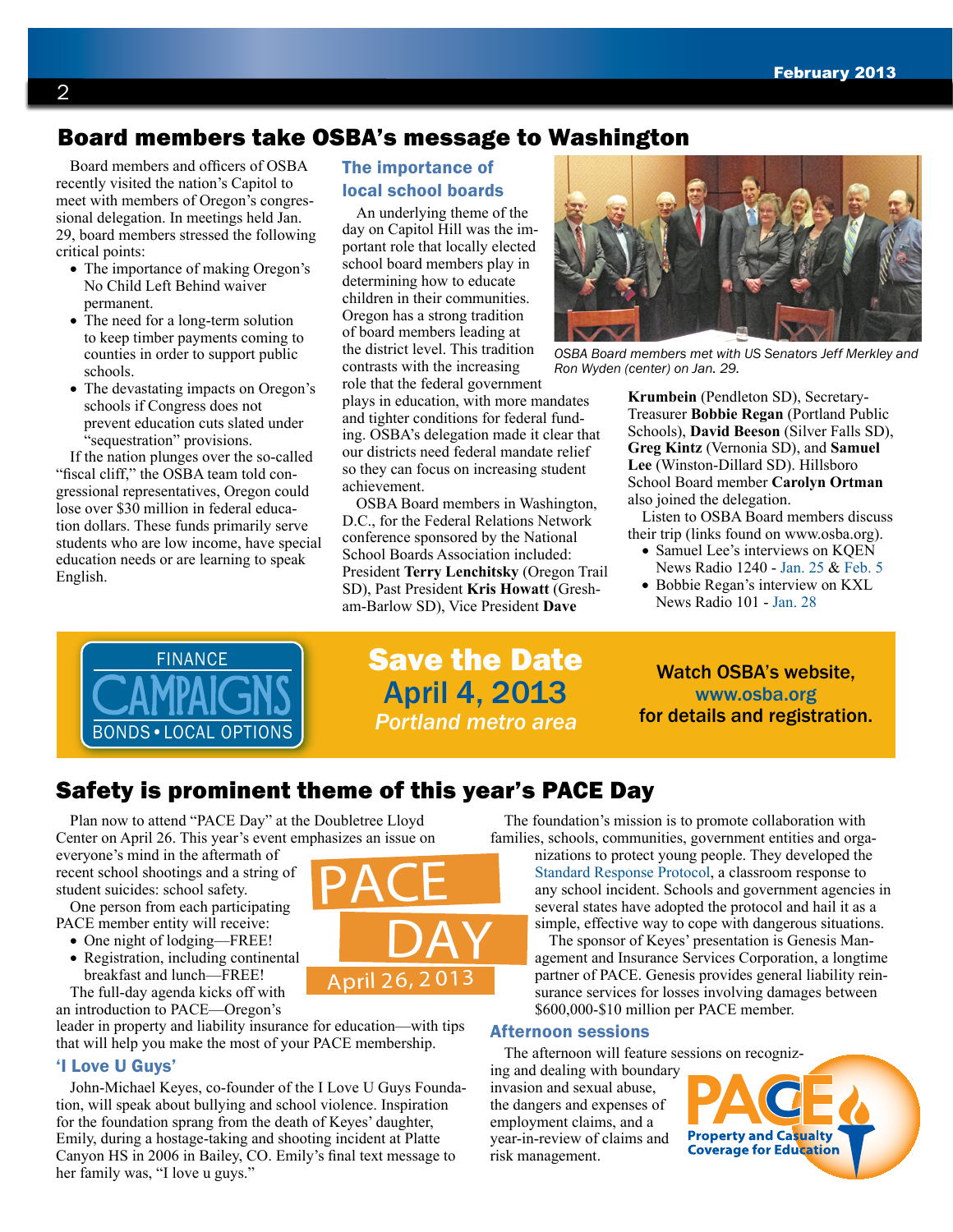# KEEPING YOU IN THE LOOP

For the past year, I have been the<br>Interim Executive Director of the<br>Oregon School Boards Association<br>I am very pleased that the OSBA Boa Interim Executive Director of the Oregon School Boards Association. I am very pleased that the OSBA Board decided unanimously to name me as the permanent Executive Director at the January Board of Directors' meeting. I appreciate the faith your OSBA Board representatives have shown in me with this vote, and

I will strive to live up to their expectations – and yours – as the OSBA Executive Director. I am looking forward to continuing the work begun in 2012 and moving even more strongly toward providing the best services to you so that we



Betsy Miller-Jones Executive Director

can realize the highest standards of student achievement across Oregon.

We have challenges ahead of us and I look forward to working with you to resolve them. Funding remains at the top of our priorities.

The OSBA legislative team will be working hard on your behalf to ensure that our legislators understand the situa-

*President's Post cont. from pg 1*

that allocation, simply because Oregon's ongoing economic recovery depends on strengthening public education. With this basic tenet in mind, OSBA now calls on lawmakers to achieve the following critical goals before the end of the current legislative session:

#### Support "*Strong Schools, Strong State*"

The Legislature needs to invest in schools to ensure a full school year with adequate staffing levels so class sizes do not grow. Without adequate investment, school districts cannot raise student achievement, close the achievement gap and raise graduation rates. Without strong schools, we cannot hope to achieve a strong state economy over the long term.

tion schools face. We understand that state funding as a whole is difficult. Education can help to create the environment and attract the jobs that this state needs. We must be part of the solution. This year we will be launching an important message across the state with our partners and local districts: *Strong Schools, Strong State*. We plan to launch this campaign in late February. Please join us by watching for a suggested resolution your local school board can pass at your board meeting to support this work. We want you to come to Salem and speak with your legislators here, or meet with them in your local district, to talk about the realities you face in your district. In forming *Strong Schools, Strong State* we have partnered with other education organizations, including the Oregon Association of Education Service Districts, Oregon School Employees Association, Oregon PTA, the Oregon Small Schools Association, the Oregon Association of School Business Officials, the Confederation of Oregon School Administators and the Oregon Education Association. We will provide you with talking points to raise awareness in your community and inform your legislators so they will make the right decisions this year. We also hope to see you at the OSBA/Confederation of School Administrators Legislative Day on April 18. There is no charge for this legislative training and information session – put it on your calendar now so you can lobby at your best for your district!

OSBA continues to look for ways to meet your needs to improve education for all children in your district. The Oregon Lighthouse project focuses on student achievement, and our new, online '[Gateway to Student Achievement'](http://www.osba.org/Resources/Article/Improving_Education/SAG/Gateway-Home.aspx) resources are there to help you be your best for all students. In May, we plan to hold a day focusing on 'Urban Issues' for those boards in urban areas. Help us to identify more ways we can assist you.

I will be visiting members of our OSBA Board of Directors in their home districts this spring, attending board meetings and talking with their fellow board members. If you would like me to visit your board meeting, please let me know at [bmillerjones@osba.org.](mailto:bmillerjones%40osba.org?subject=)

I look forward to working with you to create the best schools and education for the children of Oregon. We will meet our challenges head on, and – together – we will succeed.

tay Miller

#### Enact PERS reform

The Legislature must give public employers relief from this huge cost burden. Reforming the Public Employees Retirement System (PERS) requires a balanced approach that takes into account the effects on school employees, retirees and the overall cost of the system.

#### Improve and reform schools

The past several decades have brought numerous changes in the way Oregon educates its children, not all of them consistent. CIM/CAM, NCLB, revised common core standards and Smarter Balanced assessments have created a mishmash of requirements that hamper school districts in their cause to raise student achievement. The egislature must stop "moving the goal posts" and provide some needed consistency. Educators care deeply about accountability, and we all want our students to succeed. But constantly changing

requirements make the work of teachers, administrators and school boards even more difficult.

#### Strengthen safety in schools

In the wake of the tragedy in Newtown, Connecticut, some people have embraced seemingly simple solutions like banning all guns or arming staff. School safety, however, is a complex issue that defies any simple solution.

We must review our policies on firearms and ensure that nobody who represents a danger should ever receive permission to have a gun. The Legislature should examine Oregon's system of mental health care and address any shortcomings. As school board members, we want to ensure that our schools are the safest possible environments, a place where students can learn and grow without fear. OSBA will work with the Legislature to derive a multi-faceted approach to ensure safety in public schools.